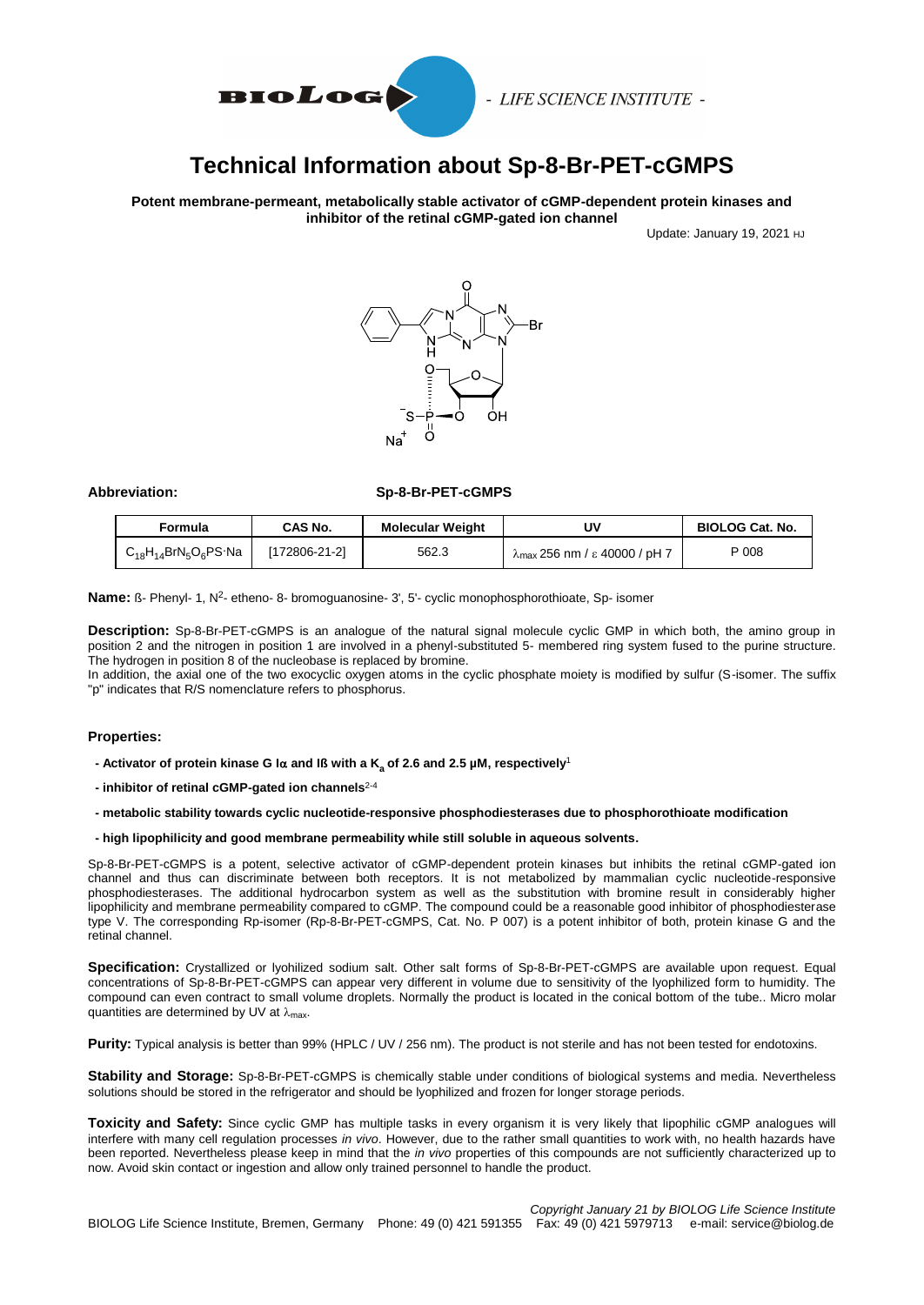

# - LIFE SCIENCE INSTITUTE -

Our products are designed, developed and sold for research purposes only! They are intended for *in vitro* and nonhuman *in vivo*  laboratory applications. Any other use requires approval of health authorities. **Not for drug, household or related uses!**

**Solubility:** Detailed information on the solubility of Sp-8-Br-PET-cGMPS in water and various buffers are listed in the solubility chart below. Concentrations have been tested at ambient temperature and can be considered as minimum concentrations usually obtainable. When opening the tube please make sure that no substance is lost within the cap. Please rinse tube walls carefully and preferably use ultrasonic or vortex to achieve total and uniform mixing.

| No.  | <b>Solvent</b>                                   | Solubility [mM] |
|------|--------------------------------------------------|-----------------|
|      | H <sub>2</sub> O                                 | 40              |
| Ш    | <b>DMSO</b>                                      | 66.7            |
| Ш    | <b>DMF</b>                                       | 66.7            |
| IV   | Ethanol 96%                                      | 10              |
| V    | Methanol                                         | 40              |
| VI   | PBS, pH 7.4                                      | 0               |
| VII  | 100 mM Na <sub>2</sub> HPO <sub>4</sub> , pH 7.0 | 0.53            |
| VIII | 25 mM Hepes/NaOH, pH 7.2                         | 10              |
| IX   | 25 mMTris/HCl, pH 7.4                            | 10              |



### **Selected References for Sp-8-Br-PET-cGMPS:**

For a detailed list please inquire or visit our website [\(http://www.biolog.de\)](http://www.biolog.de/literature/product-references/?user_library_pi4%5Brequest%5D=referenz&user_library_pi4%5Bname%5D=P%20008).

 Vignozzi, L.; Gacci, M.; Cellai, I.; Morelli, A.; Maneschi, E.; Comeglio, P.; Santi, R.; Filippi, S.; Sebastianelli, A.; Nesi, G.; Serni, S.; Carini, M.; Maggi, M., *Prostate*, **73**, 1391 - 1402 (2013): "PDE5 inhibitors blunt inflammation in human BPH: a potential mechanism of action for PDE5 inhibitors in LUTS"

Brown, R.L.; Strassmeier, T.; Brady, J.D.; Karpen, J.W., *Curr. Pharmaceut. Design*, **12**, 3597 - 3613 (2006): "The Pharmacology of Cyclic Nucleotide-gated Channels: Emerging from the Darkness"

Snellman, J.; Nawy, S., *J. Neurosci*., **24**, 6621 - 6628 (2004): "cGMP-dependent Kinase Regulates Response Sensivity of the Mouse on Bipolar Cell"

Podda, M.V.; Marcocci, M.E.; Oggiano, L.; D'Ascenzo, M.; Tolu, E.; Palamara, A.T.; Azzena, G.B.; Grassi, C., *Eur. J. Neurosci*., **20**, 2124 - 2132 (2004): "Nitric Oxide Increases the Spontaneous Firing Rate of Rat Medial Vestibular Nucleus Neurons in Vitro via a Cyclic GMP-mediated PKG-independent Mechanism"

Yan L.; Zhang, Q.H.; Scholz, P.M.; Weiss, *Clin. Exp. Pharmacol. Physiol*., **30**, 943 - 950 (2003): "Cyclic GMP Protein Kinase Activity Is Reduced in Thyroxine-induced Hypertrophic Cardiac Myocytes"

Jang, E.K.; Azzam, J.E.; Dickinson, N.T.; Davidson, M.M.L.; Haslam, R.J., *Brit. J. Haematol.*, **117**, 664 - 675 (2002): "Roles for Both Cyclic GMP and Cyclic AMP in the Inhibition of Collagen-induced Platelet Aggregation by Nitroprusside"

Rho, E.H.; Perkins, W.J.; Lorenz, R.R.; Warner, D.O.; Jones, K.A., *J. Appl. Physiol.*, **92**, 257 - 263 (2002): "Differential Effects of Soluble and Particulate Guanylyl Cyclase on Ca2+ Sensitivity in Airway Smooth Muscle"

Wei, J.Y.; Jin, X.; Cohen, E.D.; Daw, N.W.; Barnstable, C.J., *Brain Res.*, **927**, 42 - 54 (2002): "cGMP-induced Presynaptic Depression and Postsynaptic Facilitation at Glutamatergic Synapses in Visual Cortex"

Han, J.; Kim, N.; Kim, E.; Ho, W.-K.; Earm, Y.E., *J. Biol. Chem.*, **276**, 22140 - 22147 (2001): "Modulation of ATP-sensitive Potassium Channels by cGMP-dependent Protein Kinase in Rabbit Ventricular Myocytes"

Spicuzza, L.; Belvisi, M.G.; Birrell, M.A.; Barnes, P.J.; Hele, D.J.; Giembycz, M.A., *Br. J. Pharmacol.*, **133**, 1201 - 1212 (2001): "Evidence that the Anti-Spasmogenic Effect of the Beta-Adrenoceptor Agonist, Isoprenaline, on Guinea-Pig Trachealis is not Mediated by Cyclic AMP-dependent Protein Kinase"

Staples, K.J.; Bergmann, M.; Tomita, K.; Houslay, M.D..; McPhee, I.; Barnes, P.J.; Giembycz, M.A..; Newton, R., *J. Immunol.*, **167**, 2074 - 2080 (2001): "Adenosine 3', 5'-cyclic Monophosphate (cAMP)-dependent Inhibition of IL-5 from Human T Lymphocytes is not Mediated by the cAMP-dependent Protein Kinase A<sup>1</sup>"

Ferrero, R.; Rodriguez-Pascual, F.; Miras-Portugal, M.T.; Torres, M., *J. Neurochem*., **75**, 2029 - 2039 (2000): "Nitric Oxide Sensitive Guanylyl Cyclase Activity Inhibition through Cyclic GMP-Dependent Dephosphorylation"